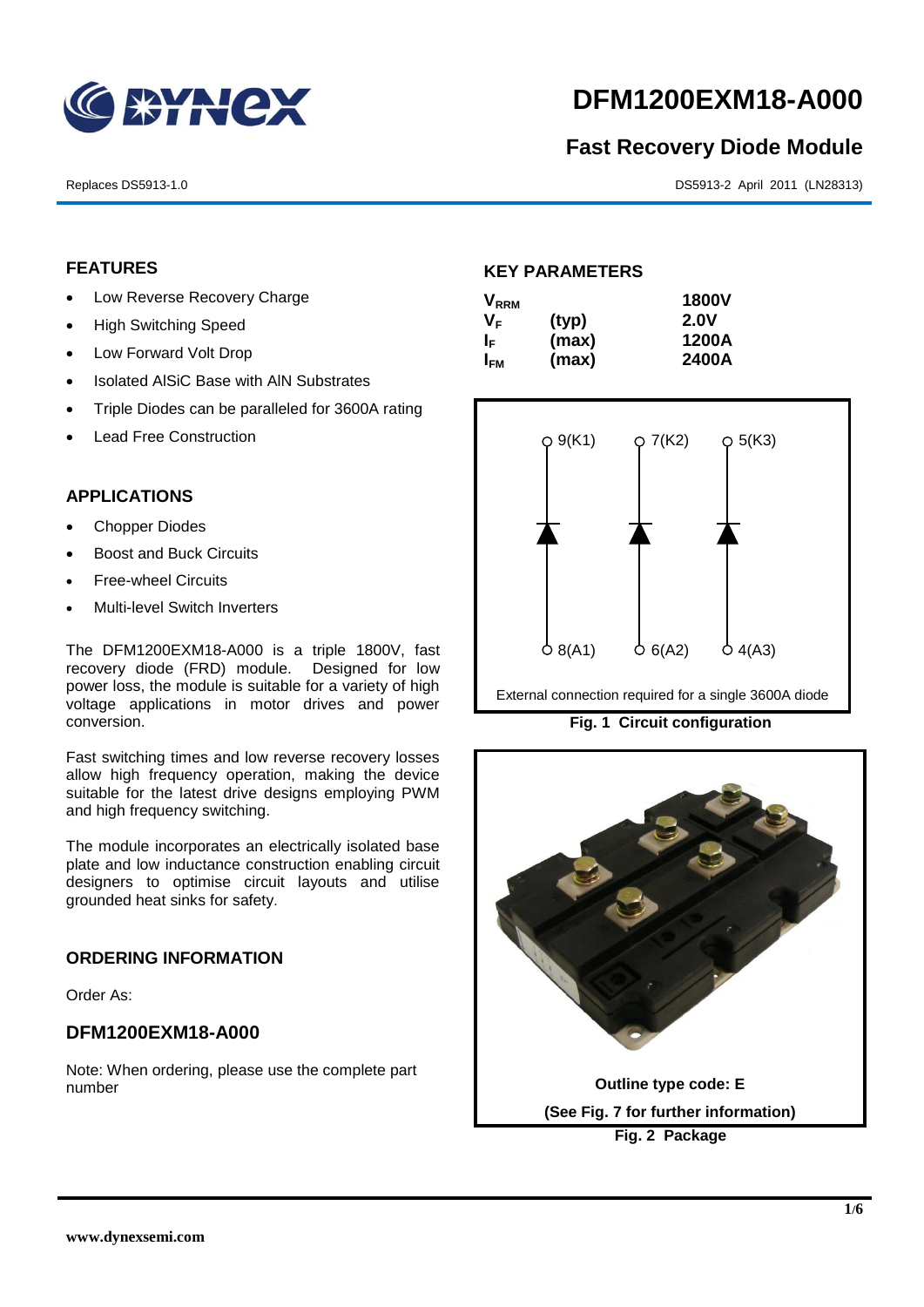# **ABSOLUTE MAXIMUM RATINGS – PER ARM**

Stresses above those listed under 'Absolute Maximum Ratings' may cause permanent damage to the device. In extreme conditions, as with all semiconductors, this may include potentially hazardous rupture of the package. Appropriate safety precautions should always be followed. Exposure to Absolute Maximum Ratings may affect device reliability.

#### **Tcase = 25°C unless stated otherwise**

| Symbol                 | <b>Parameter</b>                  | <b>Test Conditions</b>                                     | Max. | <b>Units</b> |
|------------------------|-----------------------------------|------------------------------------------------------------|------|--------------|
| <b>V<sub>RRM</sub></b> | Repetitive peak reverse voltage   | $T_i = 125$ °C                                             | 1800 | V            |
| ΙF                     | Forward current                   | DC, $T_{\text{case}} = 75^{\circ}C$ , $T_i = 125^{\circ}C$ | 1200 | A            |
| $I_{FM}$               | Max. forward current              | $T_{\text{case}} = 110^{\circ}C, t_{p} = 1ms$              | 2400 | A            |
| $I^2t$                 | $I2t$ value fuse current rating   | $V_R = 0$ , $t_p = 10$ ms, $T_i = 125$ °C                  | 480  | $kA^2s$      |
| $P_{max}$              | Max. transistor power dissipation | $T_{\text{case}} = 25^{\circ}C$ , $T_i = 125^{\circ}C$     | 5000 | W            |
| V <sub>isol</sub>      | Isolation voltage - per module    | Commoned terminals to base plate.<br>AC RMS, 1 min, 50Hz   | 4000 | V            |
| $Q_{PD}$               | Partial discharge - per module    | IEC1287, $V_1$ = 1800V, $V_2$ = 1300V, 50Hz RMS            | 10   | рC           |

# **THERMAL AND MECHANICAL RATINGS**

| Internal insulation material:     | AIN              |
|-----------------------------------|------------------|
| Baseplate material:               | <b>AISiC</b>     |
| Creepage distance:                | 33 <sub>mm</sub> |
| Clearance:                        | 20 <sub>mm</sub> |
| CTI (Comparative Tracking Index): | >600             |

| Symbol              | <b>Parameter</b>                                      | <b>Test Conditions</b>                        | Min   | Typ. | Max | <b>Units</b>    |
|---------------------|-------------------------------------------------------|-----------------------------------------------|-------|------|-----|-----------------|
| $R_{th(i-c)}$       | Thermal resistance (per arm)                          | Continuous dissipation -<br>junction to case  |       | ۰    | 20  | °C/kW           |
| $R_{th(c-h)}$       | Thermal resistance -<br>case to heatsink (per module) | Mounting torque 5Nm<br>(with mounting grease) |       | ۰    | 6   | °C/kW           |
| $T_i$               | Junction temperature                                  |                                               |       | ۰    | 125 | $\rm ^{\circ}C$ |
| $T_{\text{stg}}$    | Storage temperature range                             |                                               | $-40$ | ۰    | 125 | $^{\circ}C$     |
| <b>Screw Torque</b> |                                                       | Mounting - M6                                 |       | ۰    | 5   | Nm              |
|                     |                                                       | Electrical connections - M8                   |       | ۰    | 10  | Nm              |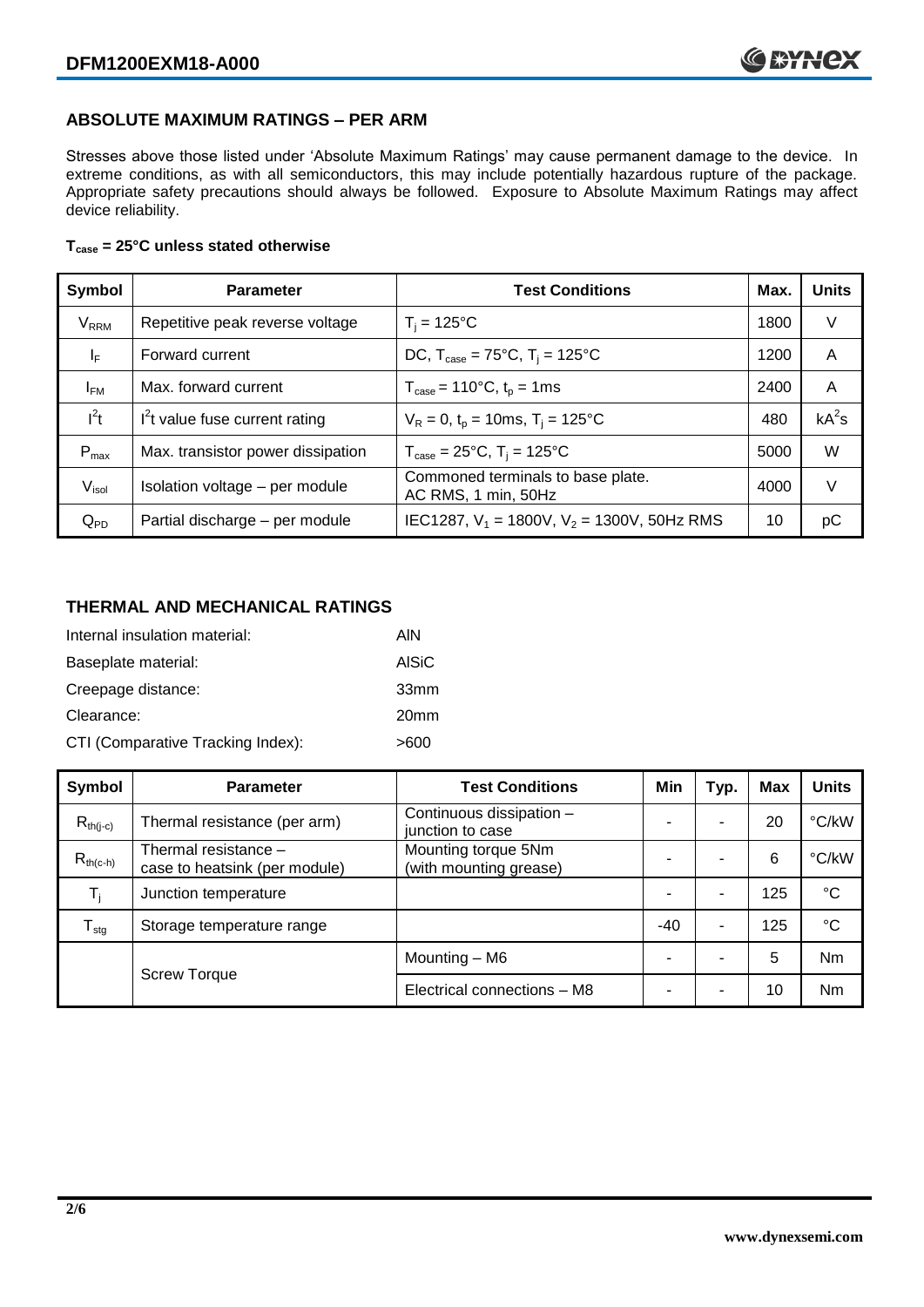# **STATIC ELECTRICAL CHARACTERISTICS – PER ARM**

### **Tcase = 25°C unless stated otherwise.**

| Symbol       | <b>Parameter</b>     | <b>Test Conditions</b>                 | Min | <b>Typ</b> | <b>Max</b> | <b>Units</b> |
|--------------|----------------------|----------------------------------------|-----|------------|------------|--------------|
| $I_{\rm RM}$ | Peak reverse current | $V_R = 1800V$ , T <sub>i</sub> = 125°C |     |            | 20         | mA           |
| ٧F           | Forward voltage      | $I_F = 1200A$                          |     | 2.0        | 2.3        | V            |
|              |                      | $I_F = 1200A$ , $T_i = 125^{\circ}C$   |     | 2.0        | 2.3        | $\vee$       |
| Lм           | Inductance           |                                        |     | 20         |            | nH           |

# **STATIC ELECTRICAL CHARACTERISTICS**

#### **Tcase = 25°C unless stated otherwise.**

| Symbol         | <b>Parameter</b>                                        | <b>Test Conditions</b> | Min | T <sub>VP</sub> | Max | <b>Units</b> |
|----------------|---------------------------------------------------------|------------------------|-----|-----------------|-----|--------------|
| L <sub>M</sub> | Module inductance<br>(externally connected in parallel) |                        |     | 15              |     | nH           |

# **DYNAMIC ELECTRICAL CHARACTERISTICS – PER ARM**

### **Tcase = 25°C unless stated otherwise**

| Symbol          | <b>Parameter</b>              | <b>Test Conditions</b>  | Min | Typ. | Max | <b>Units</b> |
|-----------------|-------------------------------|-------------------------|-----|------|-----|--------------|
| $Q_{rr}$        | Reverse recovery charge       | $I_F = 1200A$           |     | 320  |     | μC           |
| 1 <sub>rr</sub> | Peak reverse recovery current | $V_R = 900V$            |     | 880  |     | A            |
| $E_{rec}$       | Reverse recovery energy       | $dl_F/dt = 8000A/\mu s$ |     | 240  |     | mJ           |

### **Tcase = 125°C unless stated otherwise**

| Symbol    | <b>Parameter</b>              | <b>Test Conditions</b>  | Min | тур. | <b>Max</b> | <b>Units</b> |
|-----------|-------------------------------|-------------------------|-----|------|------------|--------------|
| $Q_{rr}$  | Reverse recovery charge       | $I_F = 1200A$           |     | 540  |            | μC           |
| - Irr     | Peak reverse recovery current | $V_R = 900V$            |     | 1020 |            | А            |
| $E_{rec}$ | Reverse recovery energy       | $dl_F/dt = 8000A/\mu s$ |     | 360  |            | mJ           |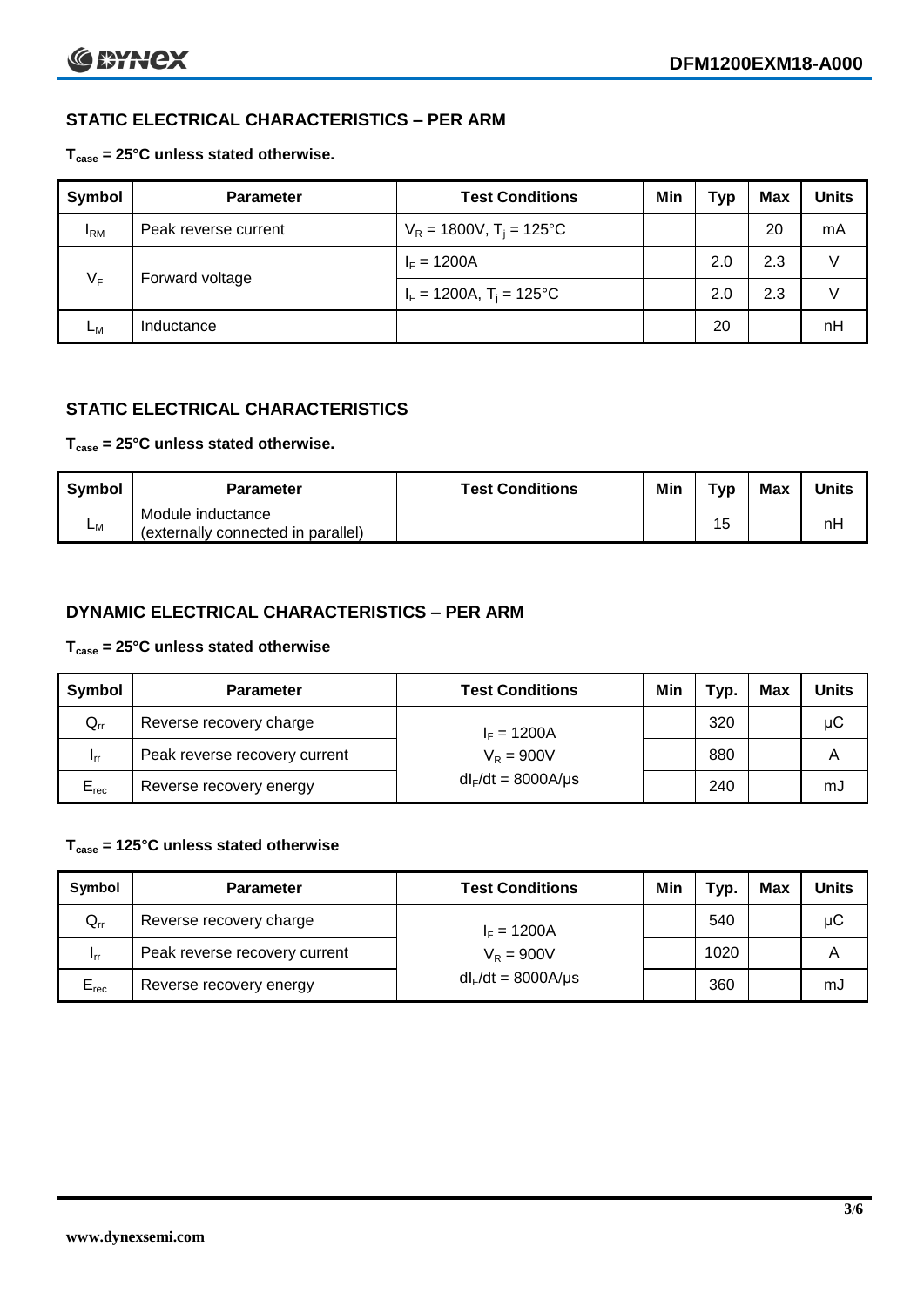

**Fig. 5 DC Current rating vs case temperature Fig. 6 RBSOA**

**C BYNCX**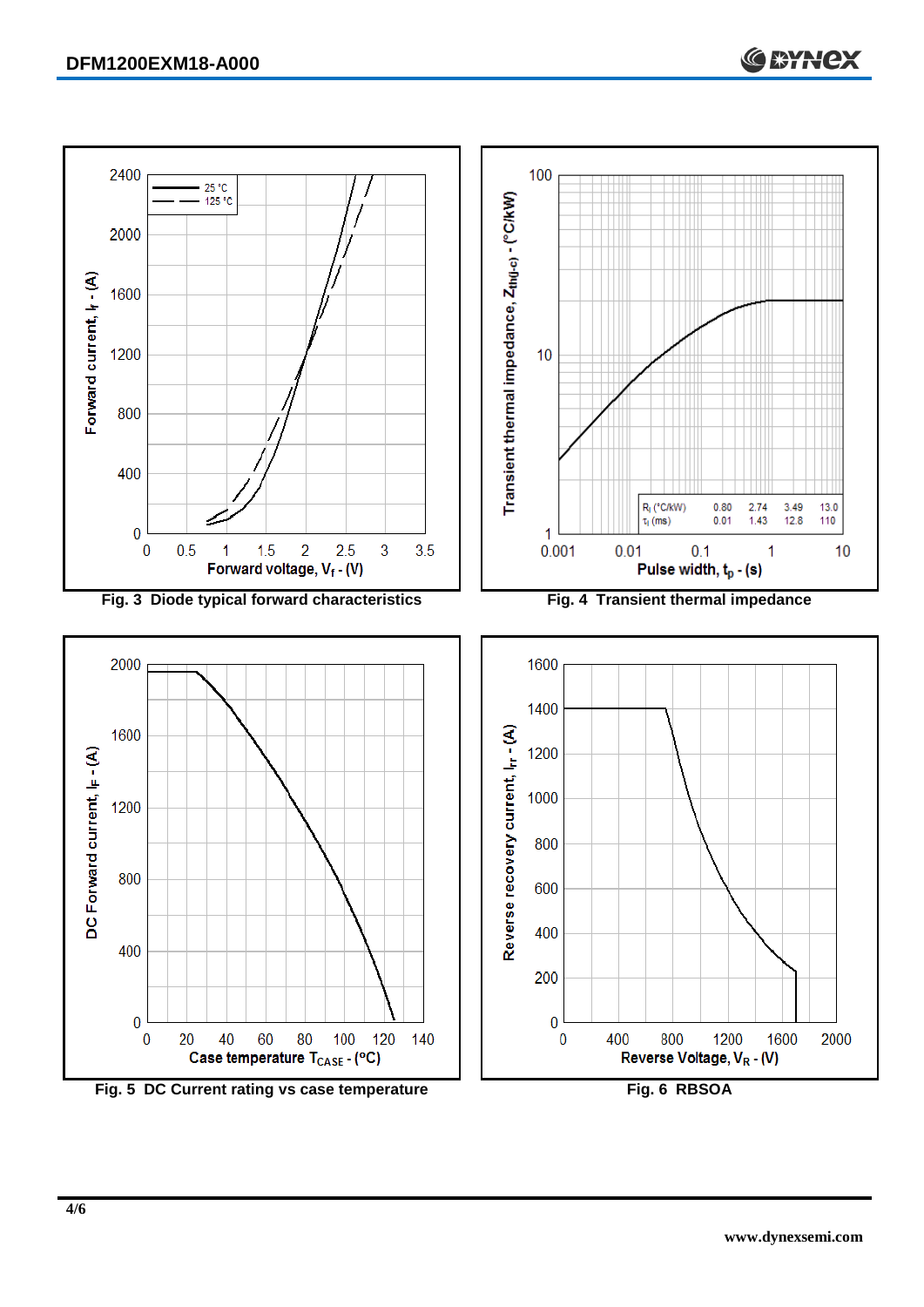

#### **PACKAGE DETAILS**

For further package information, please visit our website or contact Customer Services. All dimensions in mm, unless stated otherwise. **DO NOT SCALE.**